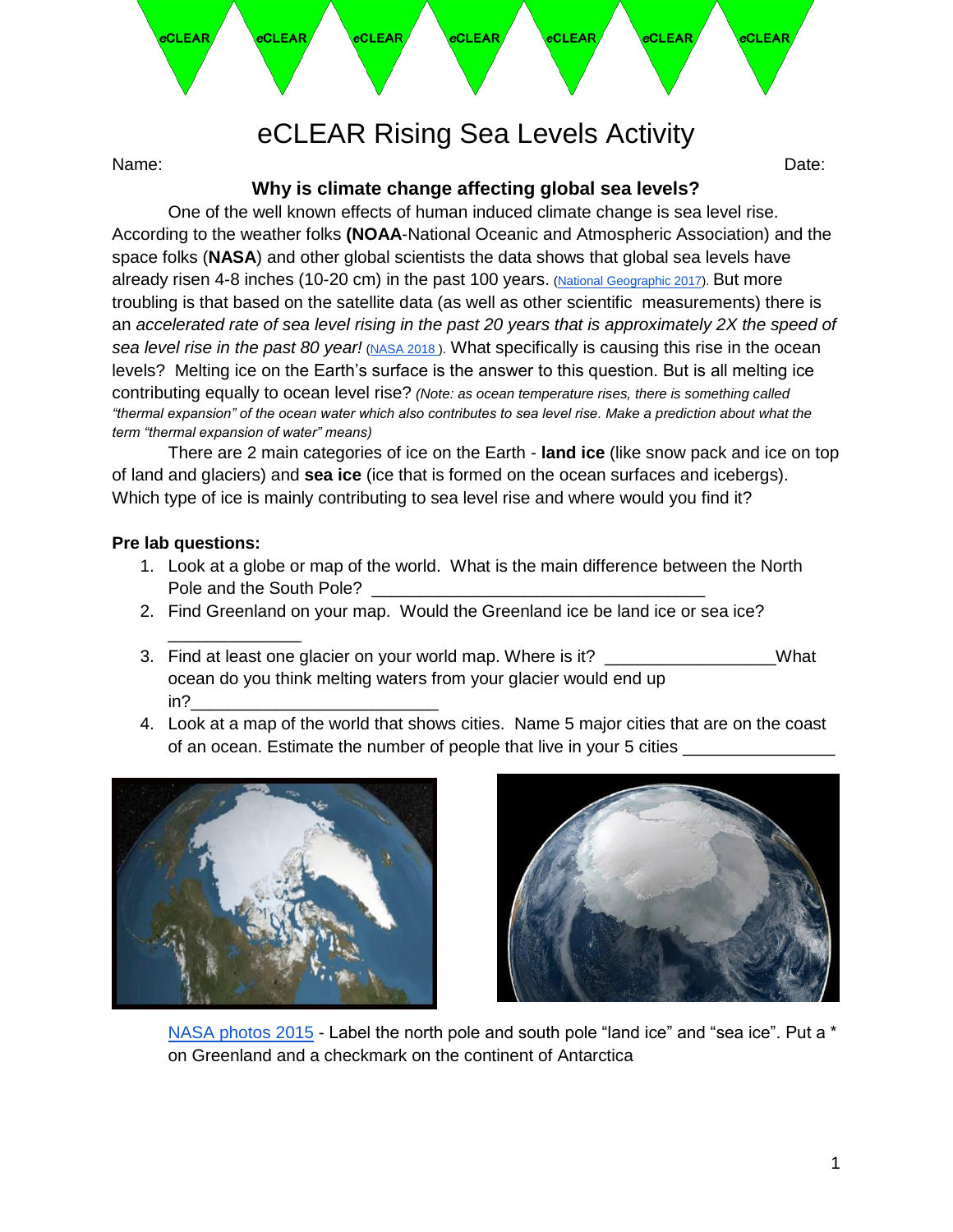

### **Activity - Can you measure the change in water levels from melting land ice and sea ice?**

- 1. Your teacher will provide you with a set up something similar to the one pictured below. Notice the 2 big "ice cubes" and 2 large containers. One container has a plastic "ramp" on the top of it with something to keep the ice from sliding. We used the top of a plastic container with holes poked at the end.
- 2. Set up your experiment. Your teacher will tell you the mL of water used to make the big "ice cubes" (we used 400 mL of water for these). Then put approximately 1600 mL of water in each of your containers. One will be a model of melting "land ice" and the one with the plastic "ramp" will be a model of melting sea ice.

![](_page_1_Picture_4.jpeg)

3. What variable will you be measuring in this experiment? How will you measure it? \_\_\_\_\_\_\_\_\_\_\_\_\_\_\_\_\_\_\_\_\_\_\_

4. After you put 1600 mL of water in both containers, put one big ice cube INSIDE the container on the left and put the other big ice cube on the plastic ramp on the right (see picture below). Draw a line where the water levels start out in both containers and record your start time! *(\*Note your teacher may have you leave this activity going until the next day or check it at the end of the period if enough time)*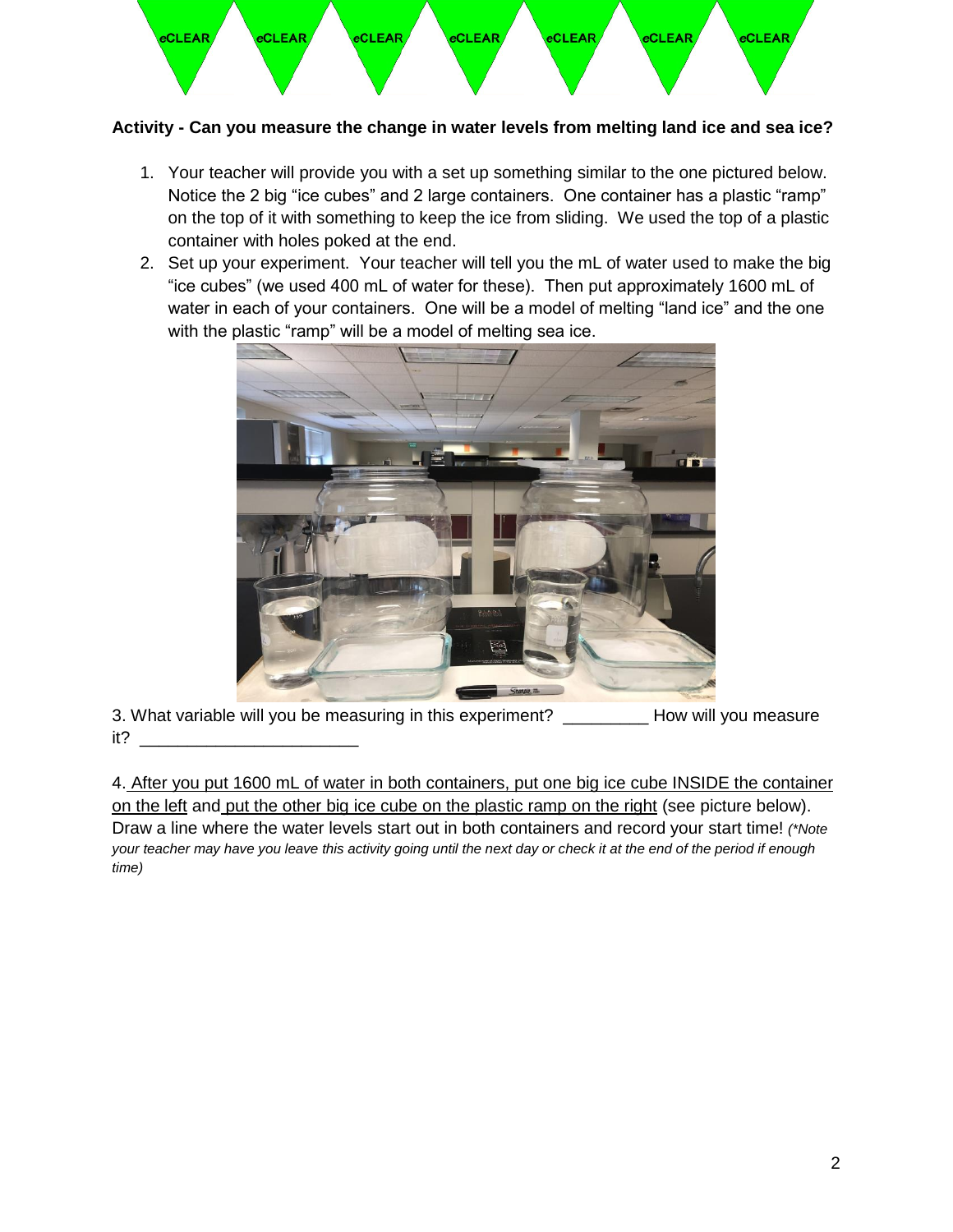![](_page_2_Picture_0.jpeg)

5. After both big ice cubes have melted, what can you conclude about your water levels? Explain how this activity models the different effects of land ice and sea ice on global ocean levels.

#### **Research Questions**

Go to this website below and answer the following questions: [National Snow and Ice Data Center fact sheet on ice sheets](https://nsidc.org/cryosphere/quickfacts/icesheets.html)  <https://nsidc.org/cryosphere/quickfacts/icesheets.html>

- A. If all of the ice in the Greenland ice sheets melted, how much would the sea level rise?
- B. If all of the ice in the Antarctic ice sheets melted, how much would the sea level rise?
- C. One of the things that scientists think is happening is that as the ice sheets are melting and getting smaller pieces of ice that it accelerates more melting. This is happening in the Greenland ice sheets right now. This is an example of positive feedback. How could you model this positive feedback of melting in the activity above?
- D. Look back at your map of major cities that are on the ocean (at sea level). Approximately how many people worldwide would you estimate will be displaced by maximum ocean level rise?
- E. The Earth's ancient history has had natural cycles of warm and cold (this is not human caused climate change but was affected by different solar activity of our sun, variations in the Earth's orbit, and gigantic volcanic eruptions (that naturally belch out atmospheric CO2 among other gases). Do a little research and see if there was ever a time in geologic history when ocean levels varied a lot. Explain.